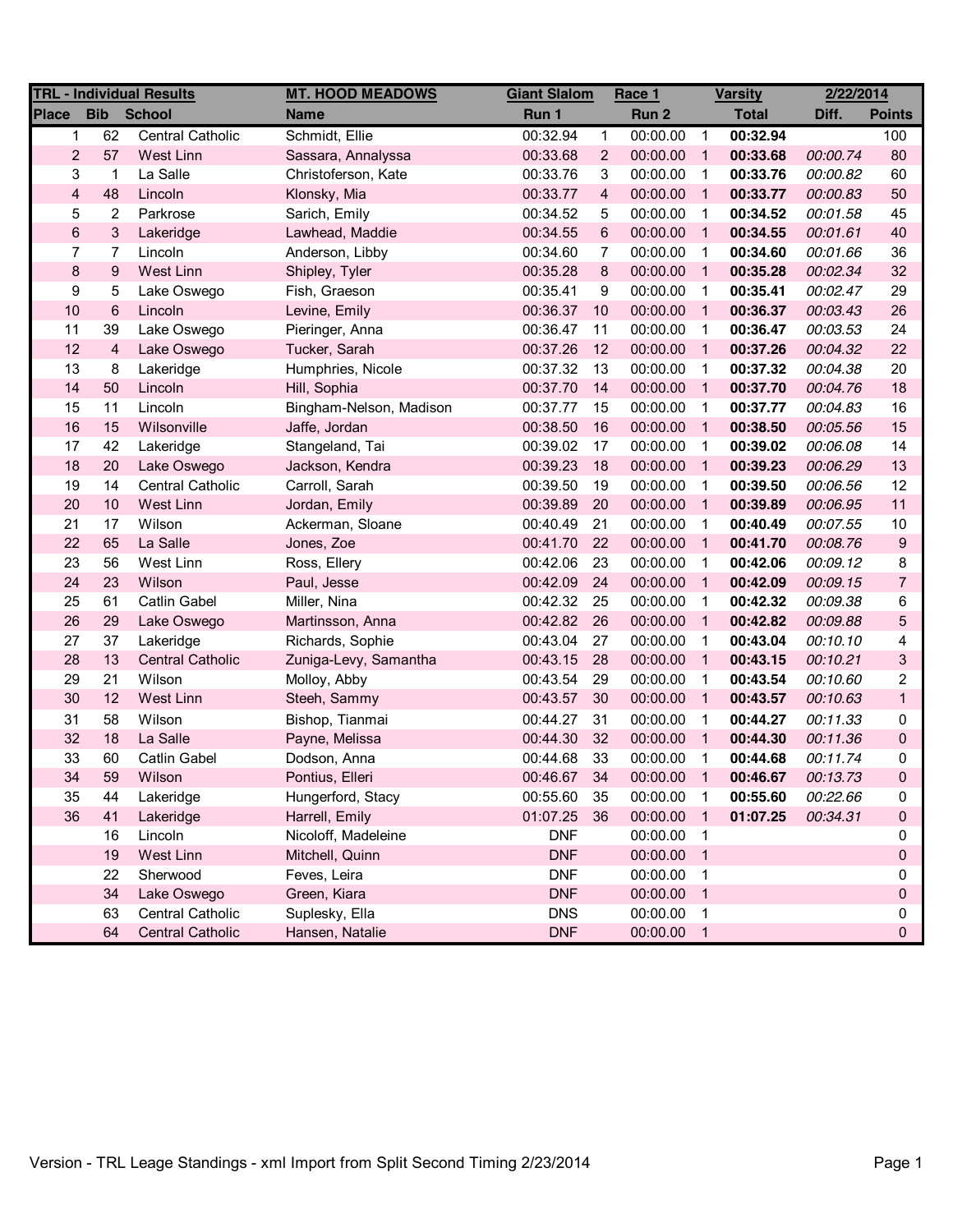| <b>Varsity</b><br><b>Giant Slalom</b><br><b>STADIUM</b><br>The Team's Total Time is the sum of best three times from each course.<br>Run 1<br><b>Time</b><br>Run <sub>2</sub><br><b>Team Lincoln</b><br>Total 01:44.74<br>48 Klonsky, Mia<br>00:33.77<br>48 Klonsky, Mia<br>00:00.00<br>7 Anderson, Libby<br>00:34.60<br>7 Anderson, Libby<br>6 Levine, Emily<br>00:36.37 01:44.74<br>6 Levine, Emily<br><b>Team West Linn</b><br><b>Total</b><br>01:48.85<br><b>Time Diff.</b> | <b>Time</b><br>Rank 1       |
|---------------------------------------------------------------------------------------------------------------------------------------------------------------------------------------------------------------------------------------------------------------------------------------------------------------------------------------------------------------------------------------------------------------------------------------------------------------------------------|-----------------------------|
|                                                                                                                                                                                                                                                                                                                                                                                                                                                                                 |                             |
|                                                                                                                                                                                                                                                                                                                                                                                                                                                                                 |                             |
|                                                                                                                                                                                                                                                                                                                                                                                                                                                                                 |                             |
|                                                                                                                                                                                                                                                                                                                                                                                                                                                                                 |                             |
|                                                                                                                                                                                                                                                                                                                                                                                                                                                                                 | 00:00.00                    |
|                                                                                                                                                                                                                                                                                                                                                                                                                                                                                 | 00:00.00<br>00:00.00        |
|                                                                                                                                                                                                                                                                                                                                                                                                                                                                                 |                             |
| 00:33.68<br>57 Sassara, Annalyssa<br>57 Sassara, Annalyssa                                                                                                                                                                                                                                                                                                                                                                                                                      | 00:04.11 Rank 2<br>00:00.00 |
| 9 Shipley, Tyler<br>00:35.28<br>9 Shipley, Tyler                                                                                                                                                                                                                                                                                                                                                                                                                                | 00:00.00                    |
| 10 Jordan, Emily<br>10 Jordan, Emily<br>00:39.89 01:48.85                                                                                                                                                                                                                                                                                                                                                                                                                       | 00:00.00<br>00:00.00        |
|                                                                                                                                                                                                                                                                                                                                                                                                                                                                                 |                             |
| <b>Total</b><br>01:49.14<br><b>Time Diff.</b><br>Team Lake Oswego                                                                                                                                                                                                                                                                                                                                                                                                               | 00:04.40 Rank 3             |
| 5 Fish, Graeson<br>00:35.41<br>5 Fish, Graeson                                                                                                                                                                                                                                                                                                                                                                                                                                  | 00:00.00                    |
| 39 Pieringer, Anna<br>00:36.47<br>39 Pieringer, Anna                                                                                                                                                                                                                                                                                                                                                                                                                            | 00:00.00                    |
| 4 Tucker, Sarah<br>00:37.26 01:49.14<br>4 Tucker, Sarah                                                                                                                                                                                                                                                                                                                                                                                                                         | 00:00.00<br>00:00.00        |
|                                                                                                                                                                                                                                                                                                                                                                                                                                                                                 |                             |
| <b>Time Diff.</b><br>Team Lakeridge<br><b>Total</b><br>01:50.89                                                                                                                                                                                                                                                                                                                                                                                                                 | 00:06.15 Rank 4             |
| 3 Lawhead, Maddie<br>00:34.55<br>3 Lawhead, Maddie                                                                                                                                                                                                                                                                                                                                                                                                                              | 00:00.00                    |
| 8 Humphries, Nicole<br>00:37.32<br>8 Humphries, Nicole                                                                                                                                                                                                                                                                                                                                                                                                                          | 00:00.00                    |
| 42 Stangeland, Tai<br>00:39.02 01:50.89<br>42 Stangeland, Tai                                                                                                                                                                                                                                                                                                                                                                                                                   | 00:00.00<br>00:00.00        |
| <b>Time Diff.</b><br><b>Team Central Catholic</b><br><b>Total</b><br>01:55.59                                                                                                                                                                                                                                                                                                                                                                                                   | 00:10.85 Rank 5             |
| 00:32.94<br>62 Schmidt, Ellie<br>62 Schmidt, Ellie                                                                                                                                                                                                                                                                                                                                                                                                                              | 00:00.00                    |
| 14 Carroll, Sarah<br>00:39.50<br>14 Carroll, Sarah                                                                                                                                                                                                                                                                                                                                                                                                                              | 00:00.00                    |
| 13 Zuniga-Levy, Samanth 00:43.15 01:55.59<br>13 Zuniga-Levy, Samanth<br>00:00.00                                                                                                                                                                                                                                                                                                                                                                                                | 00:00.00                    |
| <b>Total</b><br>01:59.76<br><b>Time Diff.</b><br>Team La Salle                                                                                                                                                                                                                                                                                                                                                                                                                  | 00:15.02 Rank 6             |
| 00:33.76<br>1 Christoferson, Kate<br>1 Christoferson, Kate                                                                                                                                                                                                                                                                                                                                                                                                                      | 00:00.00                    |
| 65 Jones, Zoe<br>00:41.70<br>65 Jones, Zoe                                                                                                                                                                                                                                                                                                                                                                                                                                      | 00:00.00                    |
| 18 Payne, Melissa<br>00:44.30 01:59.76<br>18 Payne, Melissa                                                                                                                                                                                                                                                                                                                                                                                                                     | 00:00.00<br>00:00.00        |
|                                                                                                                                                                                                                                                                                                                                                                                                                                                                                 |                             |
| <b>Team Wilson</b><br><b>Total</b><br><b>Time Diff.</b><br>02:06.12                                                                                                                                                                                                                                                                                                                                                                                                             | 00:21.38 Rank 7             |
| 17 Ackerman, Sloane<br>00:40.49<br>17 Ackerman, Sloane                                                                                                                                                                                                                                                                                                                                                                                                                          | 00:00.00                    |
| 00:42.09<br>23 Paul, Jesse<br>23 Paul, Jesse                                                                                                                                                                                                                                                                                                                                                                                                                                    | 00:00.00                    |
| 21 Molloy, Abby<br>00:43.54 02:06.12<br>21 Molloy, Abby                                                                                                                                                                                                                                                                                                                                                                                                                         | 00:00.00<br>00:00.00        |
| <b>Total</b><br><b>Time Diff.</b><br>Team                                                                                                                                                                                                                                                                                                                                                                                                                                       |                             |
|                                                                                                                                                                                                                                                                                                                                                                                                                                                                                 |                             |
|                                                                                                                                                                                                                                                                                                                                                                                                                                                                                 |                             |
| 00:00.00                                                                                                                                                                                                                                                                                                                                                                                                                                                                        | 00:00.00                    |
| <b>Total</b><br><b>Time Diff.</b><br><b>Team</b>                                                                                                                                                                                                                                                                                                                                                                                                                                |                             |
|                                                                                                                                                                                                                                                                                                                                                                                                                                                                                 |                             |
|                                                                                                                                                                                                                                                                                                                                                                                                                                                                                 |                             |
| 00:00.00                                                                                                                                                                                                                                                                                                                                                                                                                                                                        | 00:00.00                    |
|                                                                                                                                                                                                                                                                                                                                                                                                                                                                                 |                             |
| <b>Time Diff.</b><br>Team                                                                                                                                                                                                                                                                                                                                                                                                                                                       |                             |
| <b>Total</b>                                                                                                                                                                                                                                                                                                                                                                                                                                                                    |                             |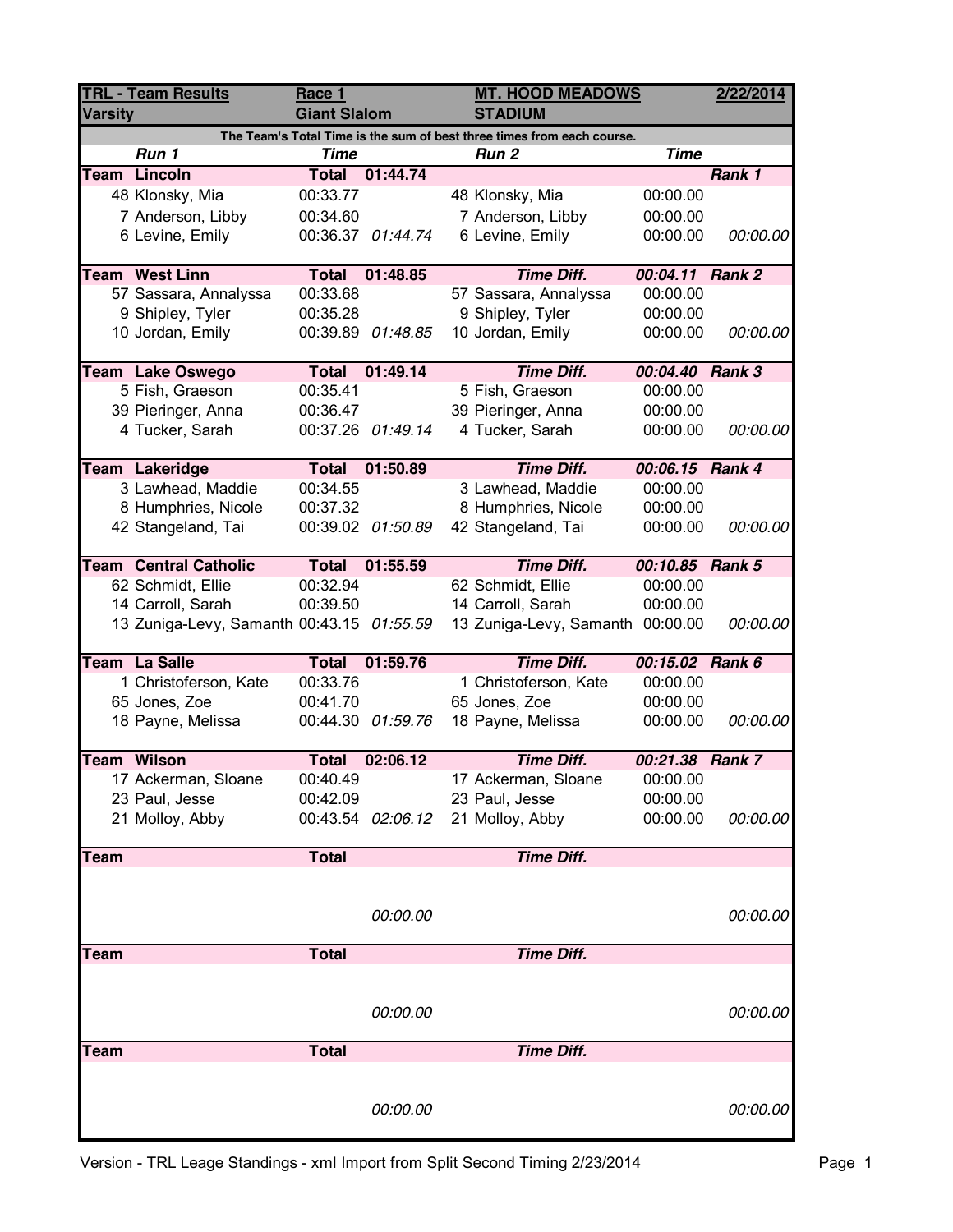| <b>TRL - Individual Results</b> |            |               | <b>MT. HOOD MEADOWS</b> |            | <b>Giant Slalom</b><br>Race 1 |          | $u$            |              | 2/22/2014 |               |
|---------------------------------|------------|---------------|-------------------------|------------|-------------------------------|----------|----------------|--------------|-----------|---------------|
| <b>Place</b>                    | <b>Bib</b> | <b>School</b> | <b>Name</b>             | Run 1      |                               | Run 2    |                | <b>Total</b> | Diff.     | <b>Points</b> |
|                                 | 47         | Lincoln       | Hill, Avi               | 00:38.41   | 1                             | 00:00.00 | 1              | 00:38.41     |           | 100           |
| 2                               | 33         | Lincoln       | Lai, Chloe              | 00:44.10   | 2                             | 00:00.00 | $\mathbf 1$    | 00:44.10     | 00:05.69  | 80            |
| 3                               | 46         | Lincoln       | Davis, Rachel           | 00:45.64   | 3                             | 00:00.00 | 1              | 00:45.64     | 00:07.23  | 60            |
| $\overline{4}$                  | 28         | Lincoln       | Allen, Kira             | 00:46.01   | 4                             | 00:00.00 | 1              | 00:46.01     | 00:07.60  | 50            |
| 5                               | 31         | Lincoln       | Messer, Oriana          | 00:46.56   | 5                             | 00:00.00 | -1             | 00:46.56     | 00:08.15  | 45            |
| 6                               | 45         | Lakeridge     | Mann, LillyAnne         | 00:46.92   | 6                             | 00:00.00 | $\mathbf{1}$   | 00:46.92     | 00:08.51  | 40            |
| 7                               | 55         | West Linn     | Savoy, Carly            | 00:46.98   | 7                             | 00:00.00 | 1              | 00:46.98     | 00:08.57  | 36            |
| 8                               | 30         | Lincoln       | Messer, Isabella        | 00:47.02   | 8                             | 00:00.00 | $\mathbf 1$    | 00:47.02     | 00:08.61  | 32            |
| 9                               | 36         | Lakeridge     | Klingele, Madeleine     | 00:47.56   | 9                             | 00:00.00 | 1              | 00:47.56     | 00:09.15  | 29            |
| 10                              | 53         | Lincoln       | Tees, Alex              | 00:48.29   | 10                            | 00:00.00 | $\mathbf 1$    | 00:48.29     | 00:09.88  | 26            |
| 11                              | 54         | West Linn     | Hlady, Anneke           | 00:48.95   | 11                            | 00:00.00 | -1             | 00:48.95     | 00:10.54  | 24            |
| 12                              | 43         | Lakeridge     | Fisher, Hannah          | 00:49.28   | 12                            | 00:00.00 | $\mathbf 1$    | 00:49.28     | 00:10.87  | 22            |
| 13                              | 32         | Lincoln       | Alferez, Arielle        | 00:51.80   | 13                            | 00:00.00 | 1              | 00:51.80     | 00:13.39  | 20            |
| 14                              | 35         | Lincoln       | Handick, Kathryn        | 00:54.24   | 14                            | 00:00.00 | -1             | 00:54.24     | 00:15.83  | 18            |
| 15                              | 49         | Lincoln       | Dunn, Kelsey            | 00:56.70   | 15                            | 00:00.00 | 1              | 00:56.70     | 00:18.29  | 16            |
|                                 | 26         | Lincoln       | Chen, Moira             | <b>DNF</b> |                               | 00:00.00 | $\overline{1}$ |              |           | 0             |
|                                 | 40         | Lake Oswego   | Keeton, Lucie           | <b>DNS</b> |                               | 00:00.00 |                |              |           | 0             |